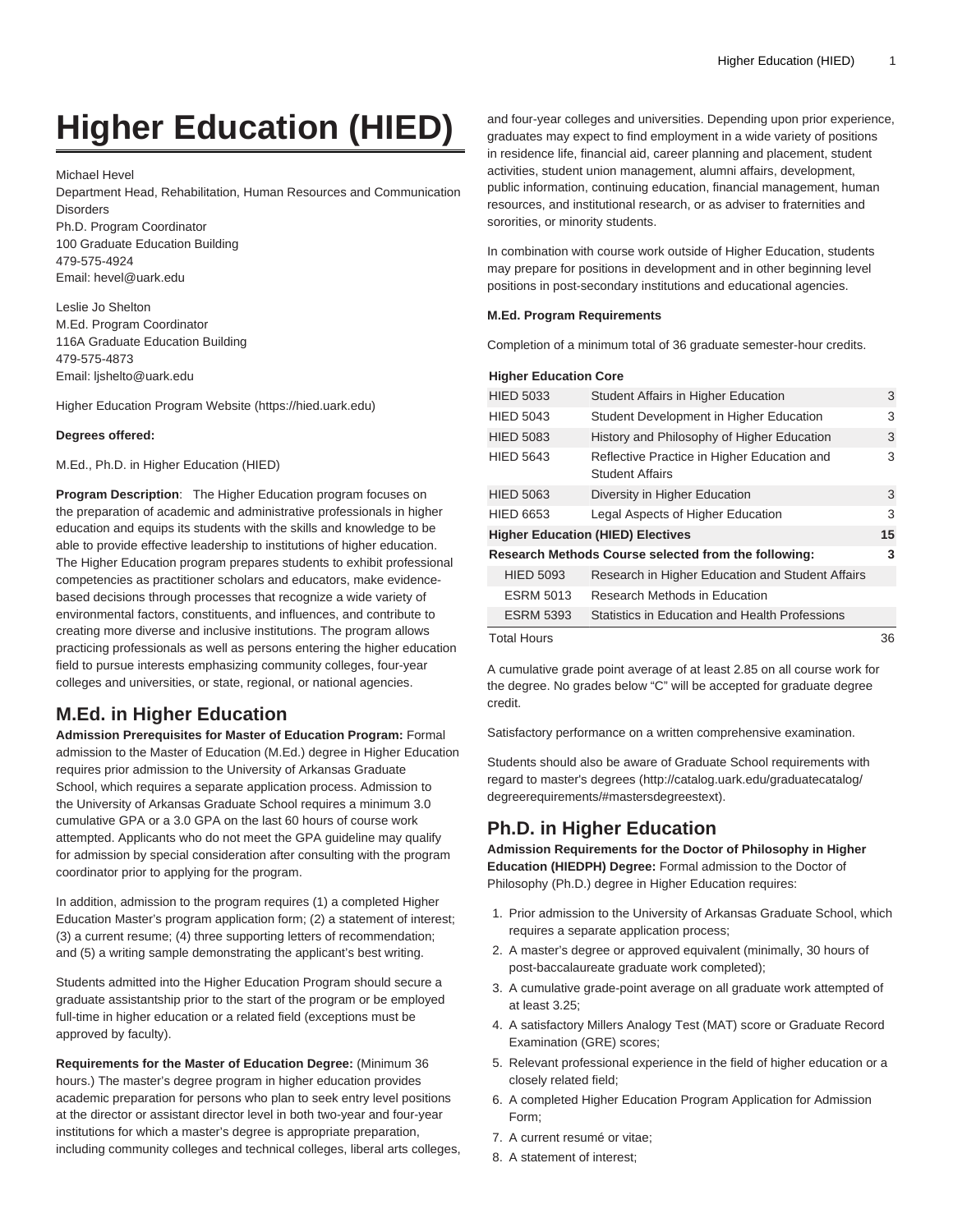- 9. At least three references (using our forms);
- 10. A writing sample demonstrating the applicant's best writing;
- 11. A personal interview with a Higher Education faculty committee, which by majority vote decides admission. Completed application deadlines are October 15 for Spring admission and March 15 for Fall admission.

#### **Ph.D. Program Requirements**

|                                                                                                                                                                                                                              | <b>Higher Education Foundation Core (15 hours)</b>                                                                             | 15 |  |
|------------------------------------------------------------------------------------------------------------------------------------------------------------------------------------------------------------------------------|--------------------------------------------------------------------------------------------------------------------------------|----|--|
| <b>HIED 5083</b>                                                                                                                                                                                                             | History and Philosophy of Higher Education                                                                                     |    |  |
| <b>HIED 6423</b>                                                                                                                                                                                                             | Trends, Issues and Problems in Higher Education                                                                                |    |  |
| <b>HIED 6643</b>                                                                                                                                                                                                             | College Students in the United States                                                                                          |    |  |
| <b>HIED 6653</b>                                                                                                                                                                                                             | Legal Aspects of Higher Education                                                                                              |    |  |
| <b>HIED 6683</b>                                                                                                                                                                                                             | Governance and Policy Making in Higher<br>Education                                                                            |    |  |
| <b>Higher Education Courses</b>                                                                                                                                                                                              |                                                                                                                                |    |  |
| Higher Education courses such as the following. Up to 6 credit<br>hours of master's-level HIED courses or self directed HIED<br>courses such as Practicum or Independent Study may be<br>approved by the advisory committee. |                                                                                                                                |    |  |
| <b>HIED 6013</b>                                                                                                                                                                                                             | The Professoriate: Problems and Issues                                                                                         |    |  |
| <b>HIED 6023</b>                                                                                                                                                                                                             | Introduction to the Study of Higher Education                                                                                  |    |  |
| <b>HIED 6093</b>                                                                                                                                                                                                             | Leading Change                                                                                                                 |    |  |
| <b>HIED 6303</b>                                                                                                                                                                                                             | Advancement in Higher Education                                                                                                |    |  |
| <b>HIED 6353</b>                                                                                                                                                                                                             | The College and University Presidency                                                                                          |    |  |
| <b>HIED 6483</b>                                                                                                                                                                                                             | <b>Strategic Enrollment Management</b>                                                                                         |    |  |
| <b>HIED 6533</b>                                                                                                                                                                                                             | Assessment of Institutional Effectiveness in Higher<br>Education                                                               |    |  |
| <b>HIED 6663</b>                                                                                                                                                                                                             | Finance and Fiscal Management                                                                                                  |    |  |
| HIED 699V                                                                                                                                                                                                                    | Seminar                                                                                                                        |    |  |
| <b>Research Requirements</b>                                                                                                                                                                                                 |                                                                                                                                | 15 |  |
| <b>HIED 5093</b>                                                                                                                                                                                                             | Research in Higher Education and Student Affairs<br>(or an equivalent course approved by the student's<br>advisory committee)  |    |  |
| <b>ESRM 6403</b>                                                                                                                                                                                                             | <b>Educational Statistics and Data Processing (or</b><br>an equivalent course approved by the student's<br>advisory committee) |    |  |
| <b>HIED 6693</b>                                                                                                                                                                                                             | Research Techniques in Higher Education                                                                                        |    |  |
| Advanced research methods courses selected from the following<br>or as approved by the student's advisory committee (6 hours)                                                                                                |                                                                                                                                |    |  |
| <b>ESRM 6413</b>                                                                                                                                                                                                             | Experimental Design in Education                                                                                               |    |  |
| <b>ESRM 6423</b>                                                                                                                                                                                                             | Multiple Regression Techniques for Education                                                                                   |    |  |
| <b>ESRM 6533</b>                                                                                                                                                                                                             | <b>Qualitative Research</b>                                                                                                    |    |  |
| <b>ESRM 6543</b>                                                                                                                                                                                                             | <b>Advanced Qualitative Research</b>                                                                                           |    |  |
| <b>ESRM 6653</b>                                                                                                                                                                                                             | Measurement and Evaluation                                                                                                     |    |  |
| <b>Graduate Electives</b>                                                                                                                                                                                                    |                                                                                                                                | 33 |  |
| Electives as needed to fulfill total graduate semester hours<br>required. May include graduate hours completed as part of another<br>graduate degree program as approved by the student's advisory<br>committee.             |                                                                                                                                |    |  |

**Dissertation**

| HIED 700V          | Doctoral Dissertation | 18 |
|--------------------|-----------------------|----|
| <b>Total Hours</b> |                       | 96 |

• Minimum of 96 total graduate semester credit hours that includes a minimum of 72 credit hours of post-baccalaureate graduate coursework and at least 18 credit hours of dissertation.

- For students with master's in higher education, a minimum of 42 graduate semester credit hours completed beyond master's at the University of Arkansas, including a minimum of 24 hours of postmaster's higher education coursework and at least 18 semester credit hours of dissertation.
- Minimum grade point average of at least 3.25 on all course work presented as part of the degree program. No graduate degree credit will be granted for any course grades below "C."
- Satisfactory completion of all requirements governing the written and oral examinations for the candidacy examination, the dissertation, and the final oral dissertation defense.

Students should also be aware of Graduate School requirements with regard to [doctoral degrees](http://catalog.uark.edu/graduatecatalog/degreerequirements/#phdandedddegreestext) ([http://catalog.uark.edu/graduatecatalog/](http://catalog.uark.edu/graduatecatalog/degreerequirements/#phdandedddegreestext) [degreerequirements/#phdandedddegreestext](http://catalog.uark.edu/graduatecatalog/degreerequirements/#phdandedddegreestext)).

# **Graduate Faculty**

**Gearhart, G. David,** Ed.D., J.D. (University of Arkansas), B.A. (Westminster College), Professor, Department of Rehabilitation, Human Resource and Communication Disorders, 1998.

**Hevel, Michael Stephen,** Ph.D. (University of Iowa), M.A. (Bowling Green State University), B.A. (University of Kansas), Associate Professor, Department of Rehabilitation, Human Resource and Communication Disorders, 2012, 2017.

**Mamiseishvili, Ketevan,** Ph.D., M.A. (University of Missouri-Columbia), B.A. (Akaki Tsereteli State University), Professor, Department of Rehabilitation, Human Resource and Communication Disorders, 2008, 2017.

**McCray, Suzanne,** Ph.D. (University of Tennessee), M.A., B.A. (University of Arkansas), Associate Professor, Department of Rehabilitation, Human Resource and Communication Disorders, 2010. **Miller, Michael T.,** Ed.D. (University of Nebraska), M.S., B.A. (Southern Illinois University), Professor, Department of Rehabilitation, Human Resource and Communication Disorders, 2003, 2005.

**Murry, John,** Ed.D., J.D., M.B.A., B.S.B.A., B.S. (University of Arkansas), Associate Professor, Department of Rehabilitation, Human Resource and Communication Disorders, 1993, 1999.

**Shelton, Leslie Jo,** Ph.D. (Michigan State University), M.Ed., B.A. (Ohio University), Associate Professor, Department of Rehabilitation, Human Resource and Communication Disorders, 2014, 2018.

# **Courses**

#### **HIED 5003. Overview-American Higher Education. 3 Hours.**

A basic course in the study of higher education open to all students seeking careers in colleges and universities. Serves as an introduction to the programs, problems, issues, and trends in higher education. (Typically offered: Fall)

#### **HIED 5033. Student Affairs in Higher Education. 3 Hours.**

Study of origins, functions, and policies in student personnel services in contemporary 2- and 4-year colleges and universities with emphasis on the student and student development. (Typically offered: Fall)

#### **HIED 5043. Student Development in Higher Education. 3 Hours.**

Provides those who work or plan to work in post secondary educational institutions with an understanding of the student population in contemporary colleges and universities. (Typically offered: Spring)

Completion of the following doctoral program requirements: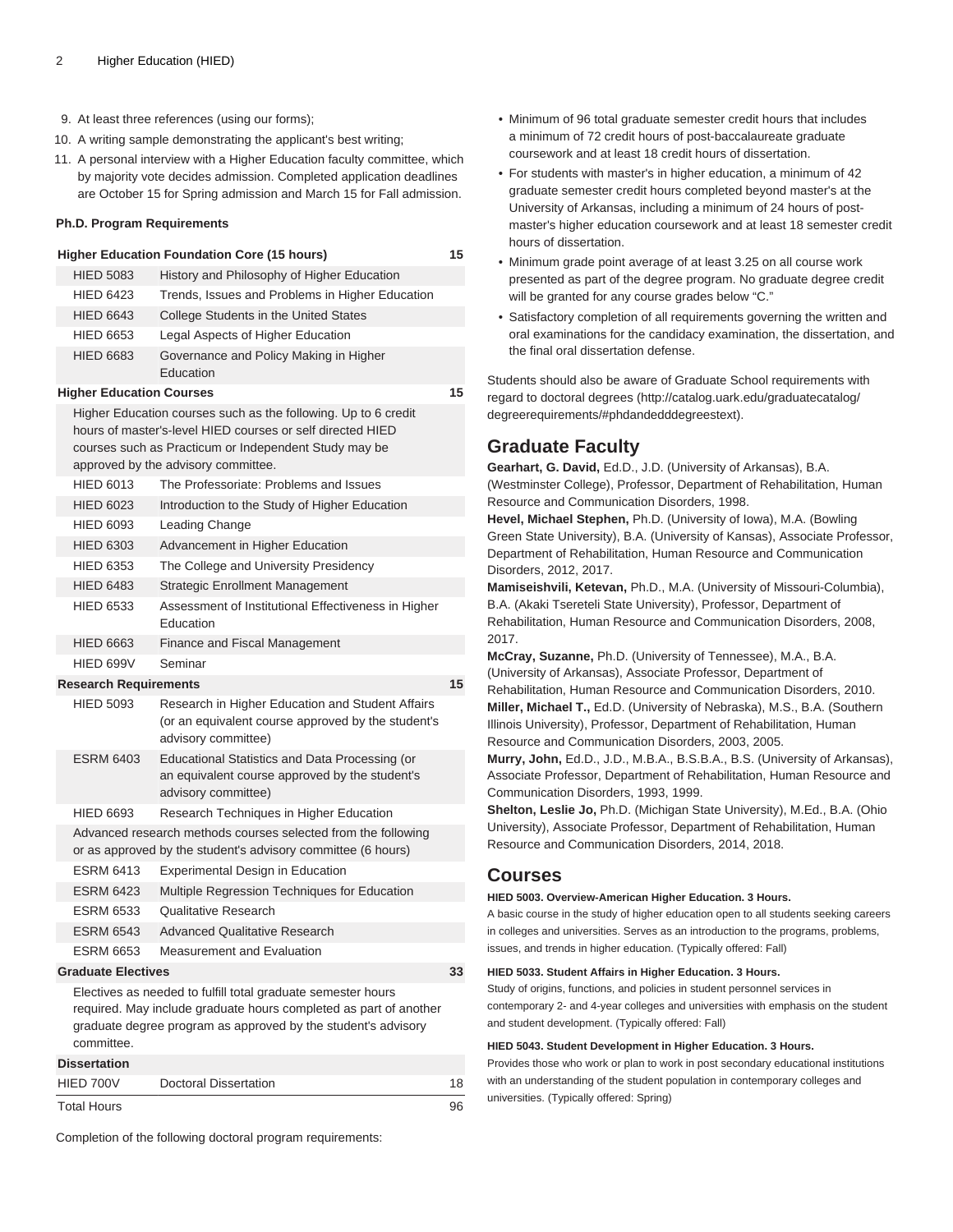#### **HIED 504V. Practicum in Higher Education. 1-6 Hour.**

Students are assigned to a department or agency within or outside the university for professional experience under the joint supervision of on-site personnel and university faculty. Periodic meetings are scheduled for evaluation, discussion, and examination of techniques. (Typically offered: Fall, Spring and Summer)

### **HIED 5053. The Community College. 3 Hours.**

An overview of the community college. Topics include the history and philosophy of the community college movement, students, curriculum, state and local campus governance, teaching, student personnel work, finance and issues, problems, and trends. (Typically offered: Irregular)

#### **HIED 5063. Diversity in Higher Education. 3 Hours.**

Broadly explores how sociocultural contexts influence diversity at colleges and universities. Focuses on the responsibilities of higher education leaders to be multiculturally competent professionals who foster inclusive practices for diverse student populations. (Typically offered: Irregular)

#### **HIED 5073. Management of Higher Education Institutions. 3 Hours.**

Principles and concepts of management and their application in college and university settings. (Typically offered: Fall and Summer)

#### **HIED 5083. History and Philosophy of Higher Education. 3 Hours.**

An examination of the history and development of higher education including the study of the philosophy, objectives, and functions of various types of institutions. (Typically offered: Spring)

#### **HIED 5093. Research in Higher Education and Student Affairs. 3 Hours.**

This course provides master's students an overview of research and literature applicable to the discipline; teaches students how to understand academic literature and use empirical evidence to inform practices and policies at colleges and universities. Prerequisite: MEd students in the Higher Education Program. (Typically offered: Fall, Spring and Summer)

#### **HIED 5103. Higher Education in International Contexts. 3 Hours.**

Explores various systems of higher education around the world. Equips students with the knowledge and skills to work in the increasingly internationalized field of higher education. (Typically offered: Irregular)

#### **HIED 5303. Non-Profit Fundraising. 3 Hours.**

Non-Profit Fundraising examines the theory and practice of the professional field of fundraising and development, which is dedicated to attracting philanthropic support from constituents for colleges, universities, health organizations, hospitals, nonprofit organizations, museums and other philanthropic endeavors. (Typically offered: Irregular)

#### **HIED 5643. Reflective Practice in Higher Education and Student Affairs. 3 Hours.**

Provides students an opportunity to work in a functional area of higher education, reflect on how their experiences inform their career goals as higher education professionals, and learn job search strategies in higher education. (Typically offered: Fall, Spring and Summer) May be repeated for up to 9 hours of degree credit.

#### **HIED 600V. Master's Thesis. 1-6 Hour.**

Master's Thesis. (Typically offered: Fall, Spring and Summer) May be repeated for degree credit.

#### **HIED 6013. The Professoriate: Problems and Issues. 3 Hours.**

An examination of the vital issues and trends affecting college faculty personnel with emphasis upon institutional practices and policies. (Typically offered: Irregular)

#### **HIED 6023. Introduction to the Study of Higher Education. 3 Hours.**

A requirement for all new doctoral and specialist students. Familiarization with writing requirements, library search procedures, library resources, and program requirements. Prerequisite: Admission to Higher Education Ed.D program. (Typically offered: Irregular)

#### **HIED 605V. Independent Study. 1-6 Hour.**

Provides students with an opportunity to pursue special study in higher education. (Typically offered: Fall, Spring and Summer)

#### **HIED 6093. Leading Change. 3 Hours.**

An in-depth examination of leadership, change, and culture in postsecondary education. (Typically offered: Irregular)

#### **HIED 6303. Advancement in Higher Education. 3 Hours.**

Advancement in Higher Education examines the theory and practice of the professional field and function referred to as "institutional advancement", which is dedicated to attracting philanthropic support as well as building attitudinal and behavioral support among key constituents for colleges and universities. (Typically offered: Irregular)

#### **HIED 6353. The College and University Presidency. 3 Hours.**

The course explores the basic elements of the presidency of an academic institution and examines the critical issues facing the college and university presidents/ chancellors. (Typically offered: Irregular)

#### **HIED 6423. Trends, Issues and Problems in Higher Education. 3 Hours.**

A study of the current problems and trends related to the field of higher education. (Typically offered: Irregular)

#### **HIED 6483. Strategic Enrollment Management. 3 Hours.**

An examination of admissions marketing strategies, communications plans, branding, and forecasting as well as how other areas (financial aid, honors, scholarships, and student affairs) contribute to successful recruitment efforts. Other key enrollment management areas of focus for the class include academic records, registration, degree audits, FERPA, student support, and most importantly, retention. Major state and federal legislation that underscores any of these activities will be discussed as well. (Typically offered: Irregular)

#### **HIED 6533. Assessment of Institutional Effectiveness in Higher Education. 3 Hours.**

The course examines the fundamentals of assessment of learning outcomes and institutional effectiveness and introduces assessment as a tool to inform strategic planning and data-driven decision-making in higher education. (Typically offered: Irregular)

#### **HIED 6643. College Students in the United States. 3 Hours.**

Students will engage with the leading theoretical and empirical scholarship related to college students and use this information to engage in class discussion, complete course assignments, consider implications for practice, and contemplate opportunities for new scholarship. Prerequisite: Doctoral student in the Higher Education Program or instructor consent. (Typically offered: Irregular)

#### **HIED 6653. Legal Aspects of Higher Education. 3 Hours.**

An examination of the legal status of higher education in the United States; the rights and responsibilities of educators and students including fair employment; due process; torts liability and contracts; student rights landmark court decisions; federal and state legislation having an impact on education. (Typically offered: Fall and Spring)

#### **HIED 6663. Finance and Fiscal Management. 3 Hours.**

Higher education finance and budgeting practices: problems, issues, trends, and policy issues in higher education. (Typically offered: Irregular)

#### **HIED 6683. Governance and Policy Making in Higher Education. 3 Hours.**

An analysis of governance and policy making affecting the control of colleges and universities. Attention is given to policy generation, governing board supervision, and the impact of institutional, professional, and regional groups as well as community, state, and federal pressures. (Typically offered: Irregular)

#### **HIED 6693. Research Techniques in Higher Education. 3 Hours.**

Techniques of research applicable to Higher Education. (Typically offered: Irregular)